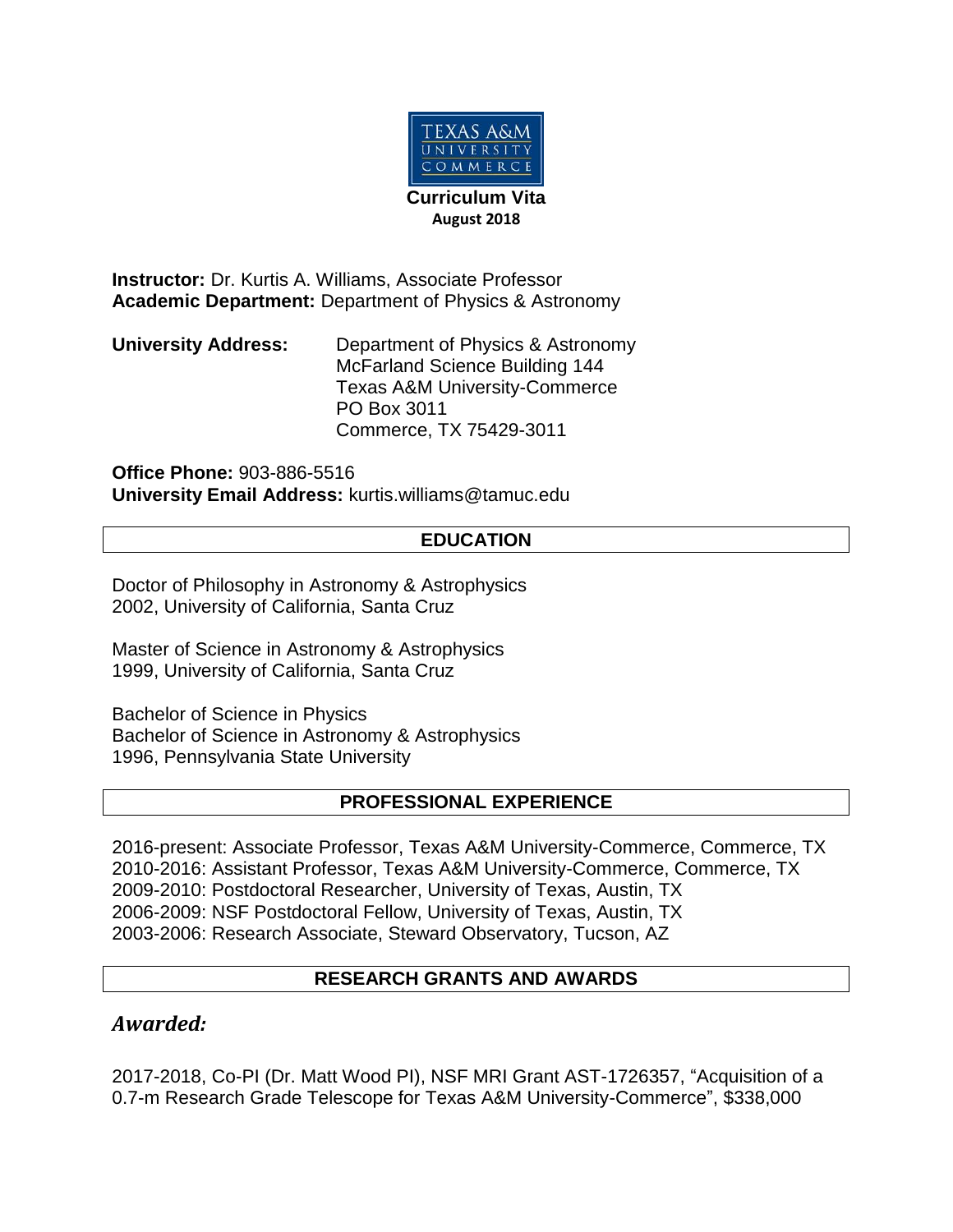2014-2017, PI, Research Corporation Cottrell College Science Award, "Direct Determination of the Masses of DQ White Dwarfs via Parallax", \$45,000

2012-2014, PI, Texas Space Grant Consortium, "Development of an On-line Introductory Astronomy Course," \$13,000.

2011-2013, PI, GALEX Cycle 6 GI Program, "Time Series Observations of the Mysterious Carbon Atmospshere White Dwarfs," \$65,000.

2008-2010, PI, HST Cycle 16 E/PO HST16-456, "White Dwarfs in the Open Star Cluster NGC 188: A Professional Development Experience for Teachers," \$20,000

2007-2010, PI, HST Cycle 16 Program GO-11141, "White Dwarfs in the Open Star Cluster NGC 188", \$133,000

2006-2009, PI, NSF Postdoctoral Fellowship AST-0602288, \$201,000

### **AWARDS AND FELLOWSHIPS**

2016, Texas A&M University-Commerce Excellence in Faculty Research, Annual Research Symposium

2016, Texas A&M University-Commerce Faculty Senate Award for Professional Excellence, "Ceaseless Industry"

2006-2009, NSF Astronomy & Astrophysics Postdoctoral Fellowship, University of Texas at Austin

2001, ARCS Foundation Graduate Fellowship, University of California Santa Cruz

1997-2000, NSF Graduate Research Fellowship, University of California Santa Cruz

1996, Fulbright Fellowship, Ludwig-Maximilians-Universität, Munich, Germany

#### **STUDENT ADVISING**

## *Masters Students*

2018, Christopher Dupuis, Texas A&M University-Commerce

2017, Valeria Guadalupe, Texas A&M University-Commerce

2015, Katie Hesterly, Texas A&M University-Commerce

2015, Stephanie Gibson, Texas A&M University-Commerce

2015, Wesley Adams, Texas A&M University-Commerce

2013, Subho Chakraborty, Texas A&M University-Commerce

2012, Rick Navarro, Texas A&M University-Commerce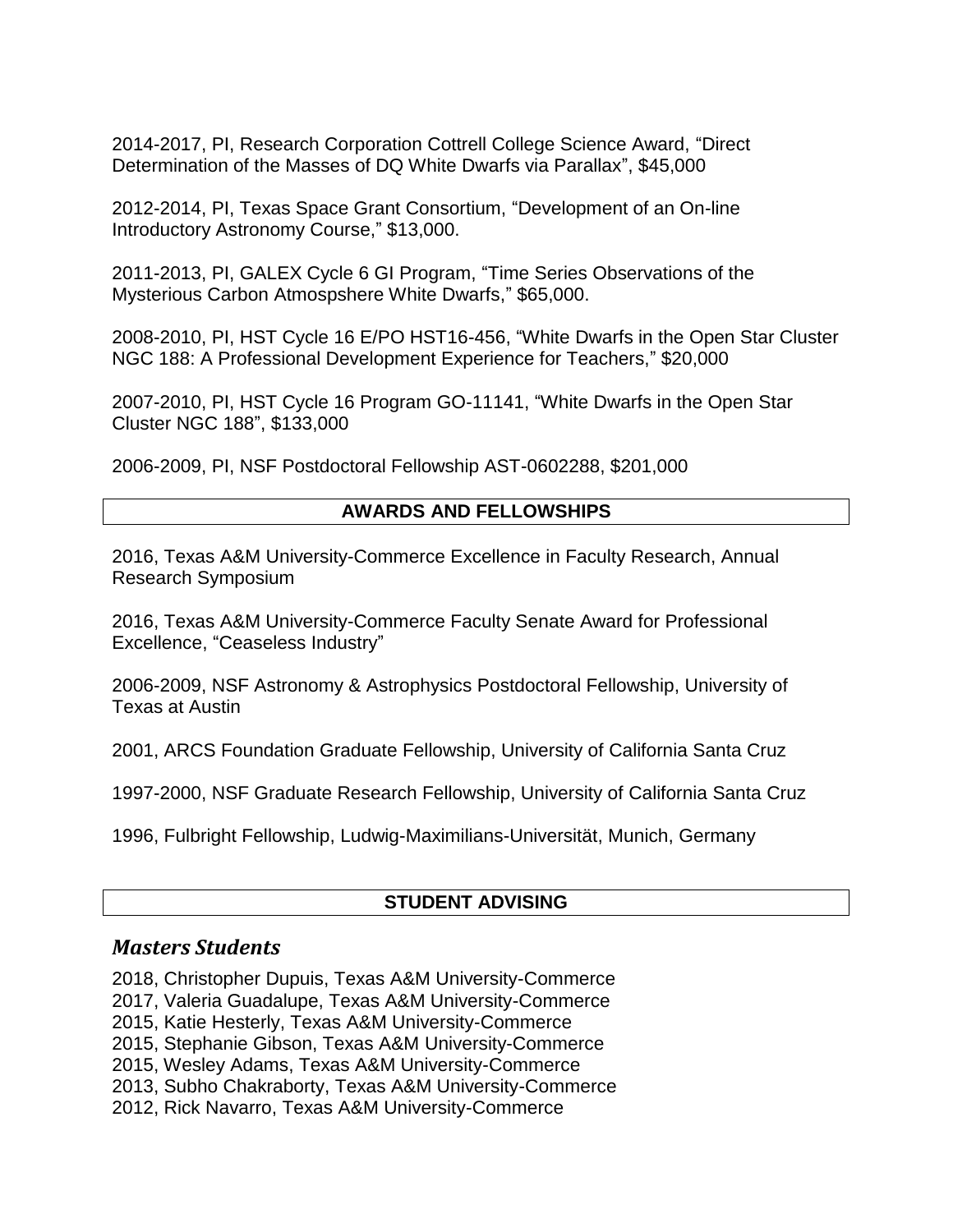### *Honors Students*

2015, Patrick Dreiling 2013, Andrew Dahir

#### *Research Experience for Undergraduates*

2016, Molly Warner & Demetré Goodmen 2015, Tiffany Schoolfield & Jason Meyer 2014, Donald Serna-Grey 2013, Isaiah Santistevan 2012, Misa Fioretto & Kevin Schultes 2011, Michael Bierwagon & Joshua Crittenden

#### **SELECTED PROFESSIONAL SERVICE**

2016, Member, Local Organizing Committee, 4<sup>th</sup> International Workshop on AM CVn Stars, Dallas, TX

2015-2016, Member, Scientific Organizing Committee, 20<sup>th</sup> European Workshop on White Dwarfs, Warwick, UK

2014-present, Senator, Texas A&M University-Commerce Faculty Senate

2013-2014 Member, Scientific Organizing Committee, 19<sup>th</sup> European Workshop on White Dwarfs, Montreal, Canada

2007-2008 Co-Chair, 2008 NSF Astronomy & Astrophysics Postdoctoral Fellows Symposium, Austin, TX

2007, Co-Chair, Scientific Organizing Committee, New Horizons In Astronomy: Frank N. Bash Symposium, Austin, TX

#### **SELECTED EDUCATIONAL ACTIVITIES**

#### *Courses Developed*

Astr 120: Life in the Universe

Astr 1303W: Stars and the Universe Online

Astr 337: Frontiers in Modern Astronomy

Astr 503: Galactic Astronomy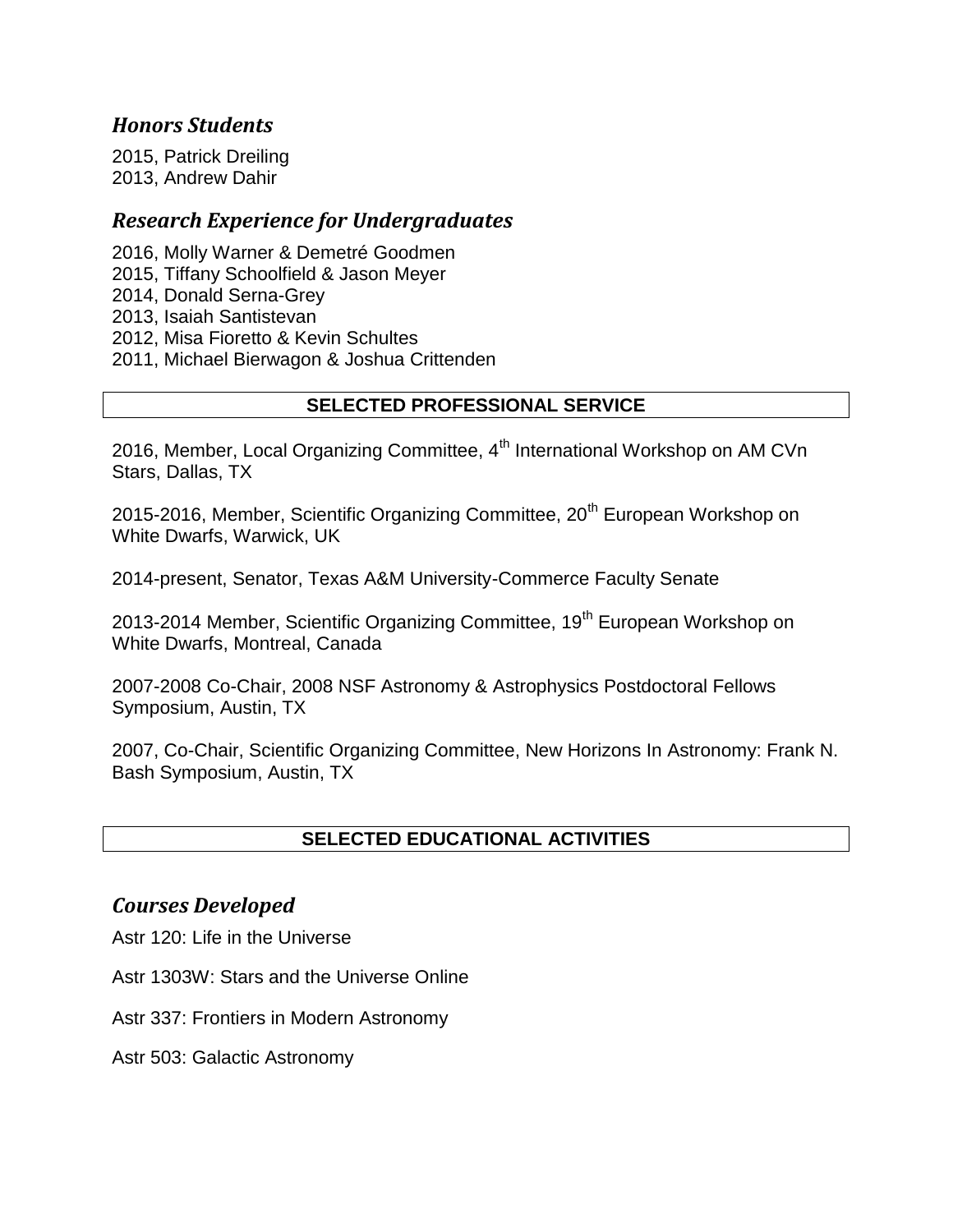# *Public Outreach*

2013-2014, Faculty Keynote Speaker, Uplift Education campus visit, Texas A&M University-Commerce

2009, Invited Speaker, McDonald Observatory Board of Visitors Meeting, Fort Davis, TX

2006-2009, Co-coordinator and Facilitator, "White Dwarfs and the Age of the Universe Professional Development Workshop", Fort Davis, TX

2004-2013, Creator and manager, "Professor Astronomy Blog," blog.professorastronomy.com

2004-2012, Contributor, "Ask Astro," Astronomy Magazine

### **PUBLICATIONS**

## *Refereed Publications*

- 1. "Stellar Necroscopy in the Open Cluster Messier 67: The White Dwarf Population of an Old, Solar Metallicity Open Star Cluster," **Williams, K. A.**, et al. 2018, The Astrophysical Journal, in press,<https://arxiv.org/abs/1807.09315>
- 2. "A Spectroscopic Survey of the Fields of 28 Strong Gravitational Lenses: Implications for H<sub>0</sub>," Wilson, M. L. et al. (**Williams, K.A.** as 5<sup>th</sup> author) 2017, The Astrophysical Journal, 850, 94,<http://dx.doi.org/10.3847/1538-4357/aa9653>
- 3. "The Ages of the Thin Disk, Thick Disk, and the Halo from Nearby White Dwarfs," Kilic, M., et al. (**Williams, K. A.** as 6<sup>th</sup> author) 2017, The Astrophysical Journal, 837, 162, <http://doi.org/10.3847/1538-4357/aa62a5>
- 4. "A Deep Proper Motion Catalog Within the Sloan Digital Sky Survey Footprint. II. The White Dwarf Luminosity Function," Munn, J. A., et al. (**Williams, K. A.** as 6th author) 2017, The Astronomical Journal, 153, 10, [http://doi.org/10.3847/1538-](http://doi.org/10.3847/1538-3881/153/1/10) [3881/153/1/10](http://doi.org/10.3847/1538-3881/153/1/10)
- 5. "New halo white dwarf candidates in the Sloan Digital Sky Survey," Dame, K., et al. (**Williams, K. A.** as 6<sup>th</sup> author) 2016, Monthly Notices of the Royal Astronomical Society, 463, 2453, <http://doi.org/10.1093/mnras/stw2146>
- 6. "A Spectroscopic Survey of the Fields of 28 Strong Gravitational Lenses: the Group Catalog," Wilson, M. L., et al. (**Williams, K. A.** as 5th author) 2016, The Astrophysical Journal, 833, 194, <http://doi.org/10.3847/1538-4357/833/2/194>
- 7. "Variability in Hot Carbon-dominated Atmosphere (Hot DQ) White Dwarfs: Rapid Rotation?," **Williams, K. A.**, et al. 2016, The Astrophysical Journal, 817, 27, <http://doi.org/10.3847/0004-637X/817/1/27>
- 8. "Time-series Spectroscopy of Two Candidate Double Degenerates in the Open Cluster NGC 6633," **Williams, K. A**., et al. 2015, The Astronomical Journal, 150, 194, <http://doi.org/10.1088/0004-6256/150/6/194>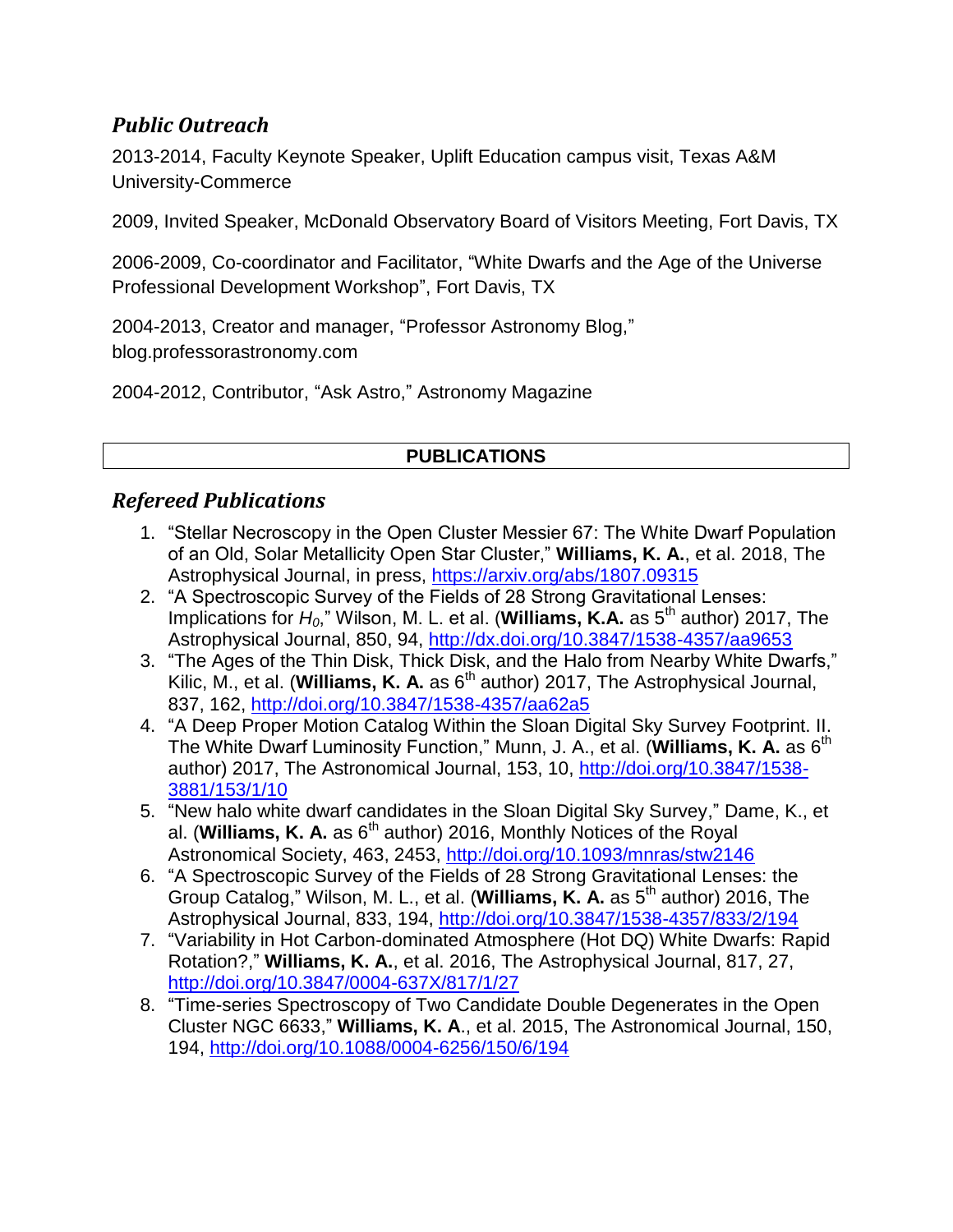- 9. "A Spectroscopic Survey of the Fields of 28 Strong Gravitational Lenses, " Momcheva, I. G., et al. (**Williams, K. A.** as 2nd author) 2015, The Astrophysical Journal Supplement Series, 219, 29, <http://doi.org/10.1088/0067-0049/219/2/29>
- 10."A Deep Proper Motion Catalog Within the Sloan Digital Sky Survey Footprint," Munn, J. A., et al. (**Williams, K. A.** as 6<sup>th</sup> author) 2014, The Astronomical Journal, 148, 132, <http://doi.org/10.1088/0004-6256/148/6/132>
- 11."Photometric Variability in a Warm, Strongly Magnetic DQ White Dwarf, SDSS J103655.39+652252.2," **Williams, K. A**., et al. 2013, The Astrophysical Journal, 769, 123, <http://doi.org/10.1088/0004-637X/769/2/123>
- 12."The Age and Stellar Parameters of the Procyon Binary System," Liebert, J., et al. (**Williams, K. A.** as 4<sup>th</sup> author) 2013, The Astrophysical Journal, 769, 7, <http://doi.org/10.1088/0004-637X/769/1/7>
- 13."Time-resolved Spectroscopy of the Polar EU Cancri in the Open Cluster Messier 67," **Williams, K. A.**, et al. 2013, The Astronomical Journal, 145, 129, <http://doi.org/10.1088/0004-6256/145/5/129>
- 14."A Gravitational Redshift Determination of the Mean Mass of White Dwarfs: DBA and DB Stars," Falcon, R. E., et al. (**Williams, K. A.** as 4<sup>th</sup> author) 2012, The Astrophysical Journal, 757, 116, <http://doi.org/10.1088/0004-637X/757/2/116>
- 15."Further Investigation of White Dwarfs in the Open Clusters NGC 2287 and NGC 3532," Dobbie, P. D., et al. (**Williams, K. A.** as 3rd author) 2-12, Monthly Notices of the Royal Astronomical Society, 432, 2815, [http://dx.doi.org/10.1111/j.1365-](http://dx.doi.org/10.1111/j.1365-2966.2012.21090.x) [2966.2012.21090.x](http://dx.doi.org/10.1111/j.1365-2966.2012.21090.x)
- 16."Discovery of a ZZ Ceti in the Kepler Mission Field," Hermes, J. J., et al. (Williams, K. A. as 4<sup>th</sup> author) 2011, The Astrophysical Journal, 741, L16, <http://doi.org/10.1088/2041-8205/741/1/L16>
- 17."The Effect of Environment on Shear in Strong Gravitational Lenses," Wong, K. C., et al. (**Williams, K. A.** as 3rd author) 2011, The Astrophysical Journal, 726, 84, <http://doi.org/10.1088/0004-637X/726/2/84>
- 18."A Detailed Model Atmosphere Analysis of Cool White Dwarfs in the Sloan Digital Sky Survey," Kilic, M., et al. (**Williams, K. A.** as 8<sup>th</sup> author) 2010, The Astrophysical Journal Supplement Series, 190, 77, [http://doi.org/10.1088/0067-](http://doi.org/10.1088/0067-0049/190/1/77) [0049/190/1/77](http://doi.org/10.1088/0067-0049/190/1/77)
- 19."Discovery of a Nova-like Cataclysmic Variable in the Kepler Mission Field," **Williams, K. A.**, et al. 2010, The Astronomical Journal, 139, 2587, <http://doi.org/10.1088/0004-6256/139/6/2587>
- 20."Discovery of a GeV Blazar Shining Through the Galactic Plane," Vandenbroucke, J. et al. (**Williams, K. A.** as 22nd author) 2010, The Astrophysical Journal Letters, 718, 166, [http://dx.doi.org/10.1088/2041-](http://dx.doi.org/10.1088/2041-8205/718/2/L166) [8205/718/2/L166](http://dx.doi.org/10.1088/2041-8205/718/2/L166)
- 21."Visitors from the Halo: 11 Gyr Old White Dwarfs in the Solar Neighborhood," Kilic, M., et al. (**Williams, K. A.** as 3rd author) 2010, The Astrophysical Journal, 715, L21, <http://doi.org/10.1088/2041-8205/715/1/L21>
- 22."A Gravitational Redshift Determination of the Mean Mass of White Dwarfs. DA Stars," Falcon, R. E., et al. (**Williams, K. A.** as 4<sup>th</sup> author) 2010, The Astrophysical Journal, 712, 585, <http://doi.org/10.1088/0004-637X/712/1/585>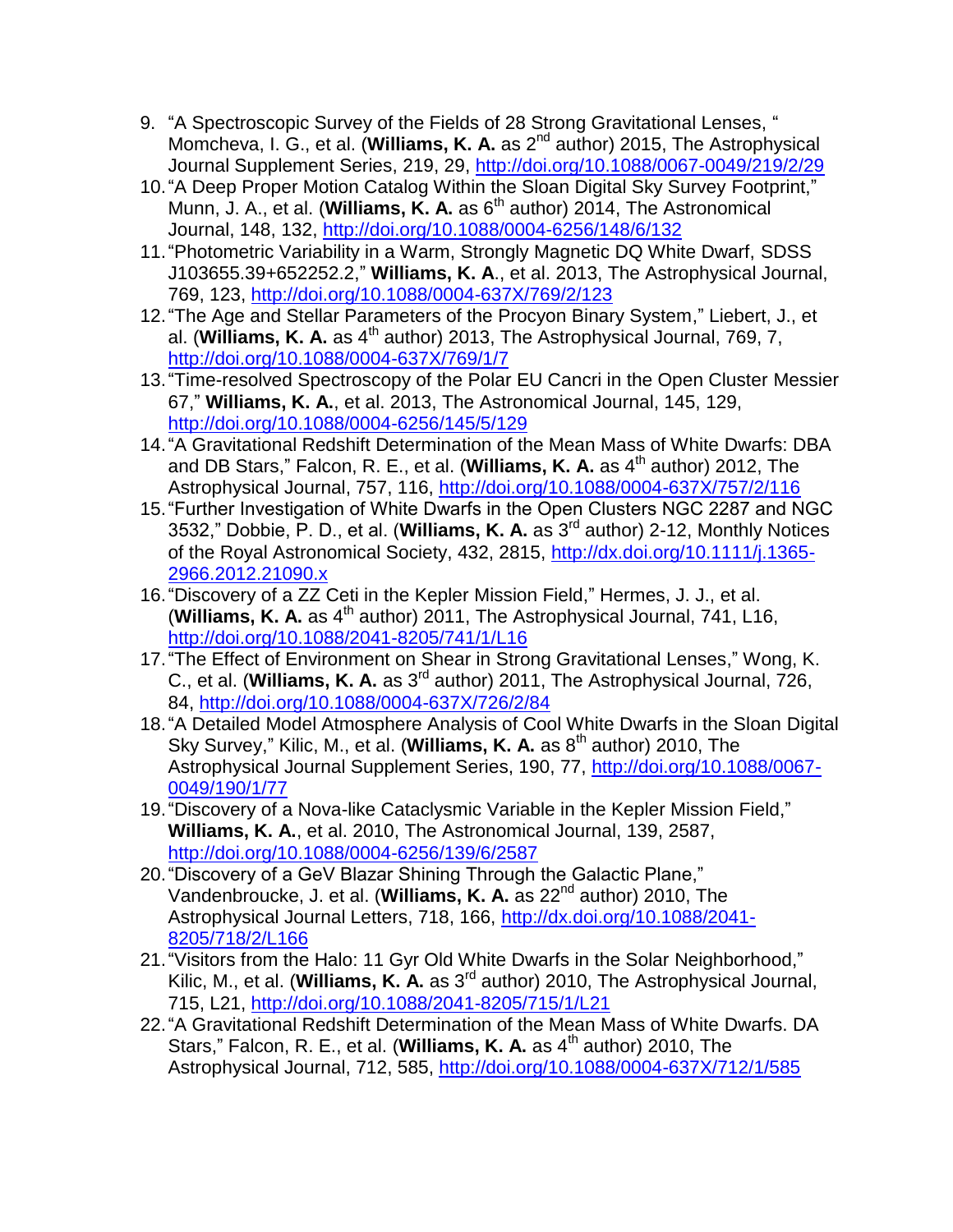- 23."A New Detailed Examination of White Dwarfs in NGC 3532 and NGC 2287," Dobbie, P. D., et al. (**Williams, K. A.** as 4<sup>th</sup> author) 2009, Monthly Notices of the Royl Astronomical Society, 395, 2248, [http://dx.doi.org/10.1111/j.1365-](http://dx.doi.org/10.1111/j.1365-2966.2009.14688.x) [2966.2009.14688.x](http://dx.doi.org/10.1111/j.1365-2966.2009.14688.x)
- 24."Probing the Lower Mass Limit for Supernova Progenitors and the High-Mass End of the Initial-Final Mass Relation from White Dwarfs in the Open Cluster M35 (NGC 2168)," **Williams, K. A.**, Bolte, M., Koester, D. 2009, The Astrophysical Journal, 693, 355, <http://doi.org/10.1088/0004-637X/693/1/355>
- 25."The Physics of Crystallization from Globular Cluster White Dwarf Stars in NGC 6397," Winget, D. E. et al. (**Williams, K. A.** as 7th author) 2009, The Astrophysical Journal Letters, 693, 6, [http://dx.doi.org/10.1088/0004-](http://dx.doi.org/10.1088/0004-637X/693/1/L6) [637X/693/1/L6](http://dx.doi.org/10.1088/0004-637X/693/1/L6)
- 26."SDSS J142625.71+575218.3: The First Pulsating White Dwarf with a Large Detectable Magnetic Field," Dufour, P. et al. (**Williams, K. A.** as 4<sup>th</sup> author) 2008, The Astrophysical Journal, 683, 167,<http://dx.doi.org/10.1086/591672>
- 27."The White Dwarf Population in NGC 1039 (M34) and the White Dwarf Initial-Final Mass Relation," Rubin, K. H. R., et al. (**Williams, K. A.** as 2nd author) 2008, The Astronomical Journal, 135, 2163, [http://doi.org/10.1088/0004-](http://doi.org/10.1088/0004-6256/135/6/2163) [6256/135/6/2163](http://doi.org/10.1088/0004-6256/135/6/2163)
- 28."SDSS J142625.71+575218.3: A Prototype for a New Class of Variable White Dwarf," Montgomery, M. H., et al. (**Williams, K. A.** as 2nd author) 2008, The Astrophysical Journal, 678, L51, <http://doi.org/10.1086/588286>
- 29."Erratum: "First Results from a Photometric Survey of Strong Gravitational Lens Environments" (ApJ, 646, 85 [2006])," **Williams, K. A.**, et al. 2008, The Astrophysical Journal, 672, 733, <http://doi.org/10.1086/523939>
- 30."A Photometric and Spectroscopic Search for White Dwarfs in the Open Clusters NGC 6633 and NGC 7063," **Williams, K. A.**, Bolte, M. 2007, The Astronomical Journal, 133, 1490, <http://doi.org/10.1086/511675>
- 31."Ophiuchus 1622-2405: Not a Planetary Mass Binary," Luhman, K. L., et al. (**Williams, K. A.** as 5th author) 2007, The Astrophysical Journal, 659, 1629, <http://dx.doi.org/10.1086/512539>
- 32."The Precataclysmic Binary HS 1136+6646 May Have a Companion," Liebert, J., et al. (**Williams, K. A.** as 2<sup>nd</sup> author) 2006, Publications of the Astronomical Society of the Pacific, 118, 1528, <http://doi.org/10.1086/509664>
- 33."First Results from a Photometric Survey of Strong Gravitational Lens Environments," **Williams, K. A.**, et al. 2006, The Astrophysical Journal, 646, 85, <http://doi.org/10.1086/504788>
- 34."A Hot DQ White Dwarf in the Open Star Cluster M35," **Williams, K. A**., et al. 2006, The Astrophysical Journal, 643, L127, <http://doi.org/10.1086/505211>
- 35."A Spectroscopic Study of the Environments of Gravitational Lens Galaxies," Momcheva, I. G., **Williams, K. A.**, Keeton, C. R., Zabludoff, A. I. 2006, The Astrophysical Journal, 641, 169,<http://dx.doi.org/10.1086/500382>
- 36."Cool White Dwarfs in the Sloan Digital Sky Survey," Kilic, M., et al. (**Williams, K. A.** as  $6<sup>th</sup>$  author) 2006, The Astronomical Journal, 131, 582, <http://doi.org/10.1086/497962>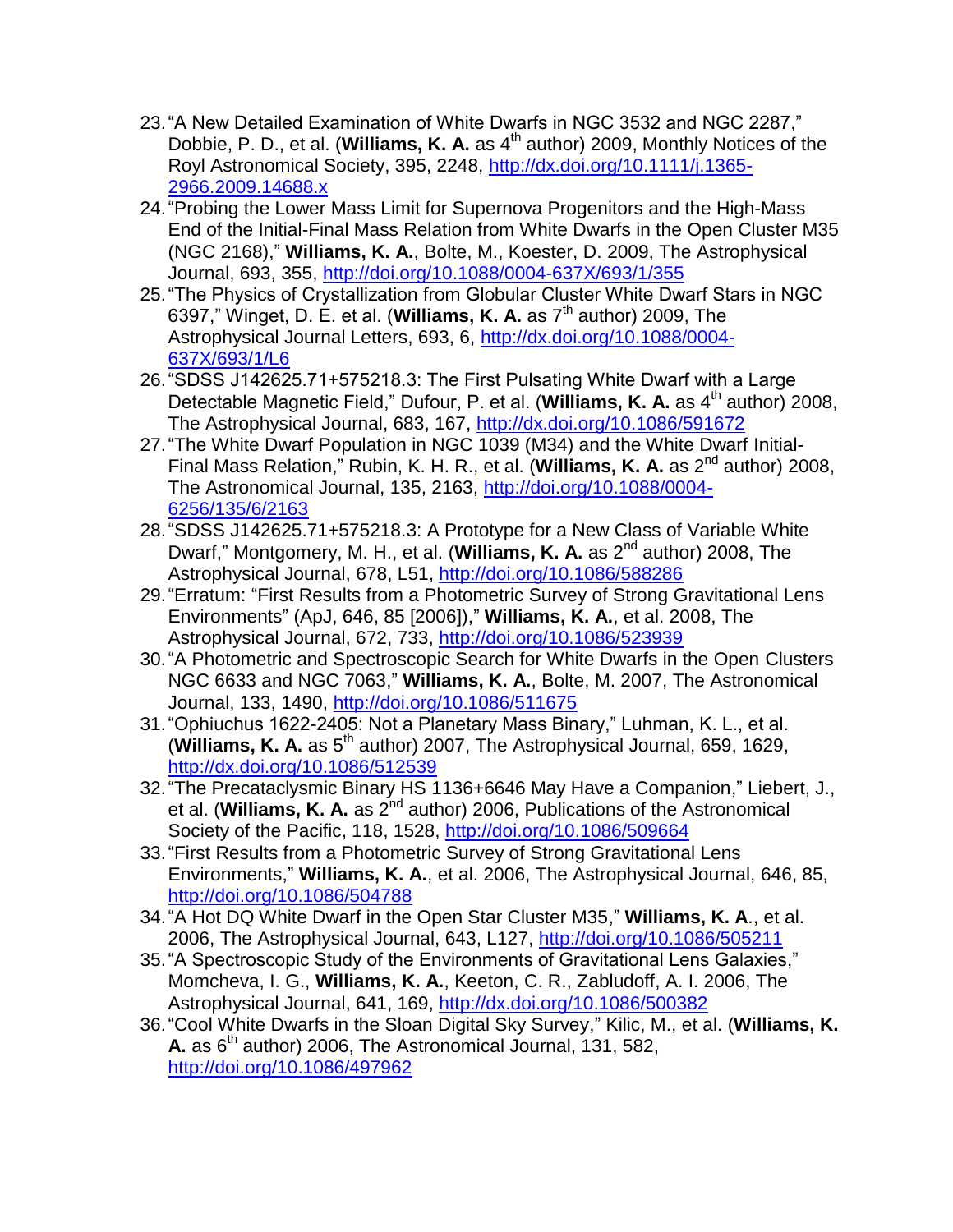- 37."The White Dwarf Luminosity Function from Sloan Digital Sky Survey Imaging Data," Harris, H. C., et al. (**Williams, K. A.** as 5<sup>th</sup> author) 2006, The Astronomical Journal, 131, 571, <http://doi.org/10.1086/497966>
- 38."The Age and Progenitor Mass of Sirius B," Liebert, J., et al. (**Williams, K. A.** as 5<sup>th</sup> author) 2005, The Astrophysical Journal, 630, L69, <http://doi.org/10.1086/462419>
- 39."The open-cluster initial-final mass relationship and the high-mass tail of the white dwarf distribution," Ferrario, L., et al. (**Williams, K. A.** as 4<sup>th</sup> author) 2005, Monthly Notices of the Royal Astronomical Society, 361, 1131, <http://doi.org/10.1111/j.1365-2966.2005.09244.x>
- 40."An Empirical Initial-Final Mass Relation from Hot, Massive White Dwarfs in NGC 2168 (M35)," **Williams, K. A.**, Bolte, M., Koester, D. 2004, The Astrophysical Journal, 615, L49, <http://doi.org/10.1086/425995>
- 41."Spectroscopic Identification of Faint White Dwarf Candidates in the Praesepe Open Star Cluster," **Williams, K. A.**, Bolte, M., Liebert, J. W. 2004, The Astronomical Journal, 128, 1784, <http://doi.org/10.1086/423907>
- 42."The Impact of Unresolved Binaries on Searches for White Dwarfs in Open Clusters," **Williams, K. A.** 2004, The Astrophysical Journal, 601, 1067, <http://doi.org/10.1086/380754>
- 43."The White Dwarf Deficit in Open Clusters: Dynamical Processes," Fellhauer, M., et al. (**Williams, K. A.** as 5<sup>th</sup> author) 2003, The Astrophysical Journal, 595, 53, <http://dx.doi.org/10.1086/379005>
- 44."Determination of the Dark Matter Profile of A2199 from Integrated Starlight," Kelson, D. D., et al. (**Williams, K. A.** as 3rd author) 2002, The Astrophysical Journal, 576, 720,<http://dx.doi.org/10.1086/341891>
- 45."Serendipitous Discovery of a Cluster of Galaxies with a Peculiar Central Galaxy," **Williams, K. A**. 2001, The Astronomical Journal, 122, 55, <http://doi.org/10.1086/321134>
- 46."The Velocity Function of Galaxies," Gonzalez, A. H., et al. (**Williams, K. A.** as 2<sup>nd</sup> author) 2000, The Astrophysical Journal, 528, 145, <http://doi.org/10.1086/308159>
- 47."The Large-Scale Diffuse X-ray Emission Surrounding Quasars: An Investigation Using the Scaling Index Method," **Williams, K. A.**, Brinkmann, W., Wiedenmann, G. 1998, Astronomy & Astrophysics, 340, 343, <http://adsabs.harvard.edu/abs/1998A%26A...340..343W>

# *Selected Non-Refereed Publications*

- 1. "Lessons Learned from the 'Age of the Milky Way' Teacher Professional Development Workshop Evaluation," Hemenway, M. K., et al. (**Williams, K. A.** as 6<sup>th</sup> author) 2010, Science Education and Outreach: Forging a Path to the Future. Edited by Jonathan Barnes, Denise A. Smith, Michael G. Gibbs, and James G. Manning., p.160,<http://adsabs.harvard.edu/abs/2010ASPC..431..160H>
- 2. "White Dwarfs in the HET Dark Energy Experiment," Castanheira, B. G. et al., (**Williams, K. A.** as 3rd author) 2010, AIP Conf. Proc.: 17th European White Dwarf Workshop, 1273, 160 <http://dx.doi.org/10.1063/1.3527795>